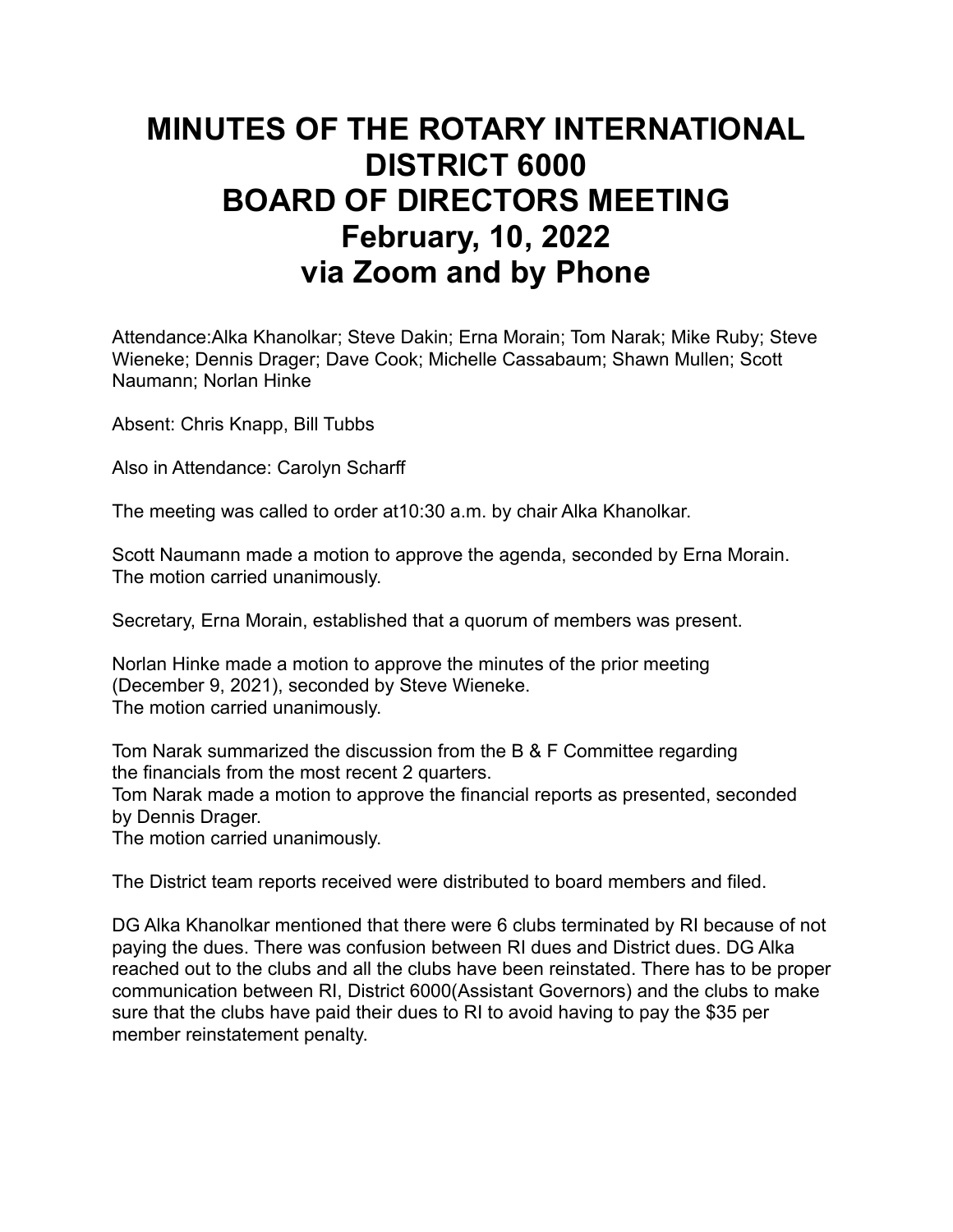The January membership report from RI was received and showed that we are currently minus 95 members. Dave Cook mentioned that some clubs in D6000 were not included. In D6000, as of January 31, 2022, we are down 16 members. Chris Knapp mentioned that D6000 is down to 3200 members. DG Alka Khanolkar mentioned that globally membership has dropped.

The District Conference registration is available on line at the District website, as well as the registration for the Foundation dinner.

DGE Steve Wieneke applauded Ed Arnold with the succes of the Iowa Wolves game to raise funds for PolioPlus.

There was discussion regarding the At Large board position. Tom Narak made a motion to accept 3 new members to the board as follows, seconded by Steve Dakin.The Motion carried ( Norlan Hinke abstained)

| Norlan Hinke, Clinton      | 3 year |
|----------------------------|--------|
| John Schroeder, Bloomfield | 1 year |
| Susan Davis, Marengo       | 1 year |

Dennis Drager attended the AG training. Dennis and Heidi Drager will register for RLI. As of today 31 members from D6000 registered for the RI Houston International Convention. D6000 information will come out soon regarding the D6000 breakfast at the Historic Sam Houston hotel. Dennis mentioned that we need 55 guests for the breakfast to break even.

Chris Knapp will be ending his term on the NC PETS Board. Tom Narak will be the D6000 representative on the NC Pets Board.

Steve Dakin made 3 trips to Kentucky to help with clean up after the tornado.

PDG Chris Knapp nominated PDG Steve Dakin to serve on the Board of Directors for RYLA.

Mike Ruby made a motion for PDG Steve Dakin to serve on the Iowa RYLA Board or Directors, seconded by Tom Narak.

The District 6000 Annual meeting is scheduled for April 2, 2022. The meeting will be held in person and there may not be a hybrid option. Clubs who are not attending, need to sign and return the Proxy document for voting.

The next meeting date is scheduled for May 12, 2022 in person at the District Office in Pella immediately after the Budget & Finance meeting followed with lunch hosted by District Governor Alka Khanolkar at the Pella Country Club.